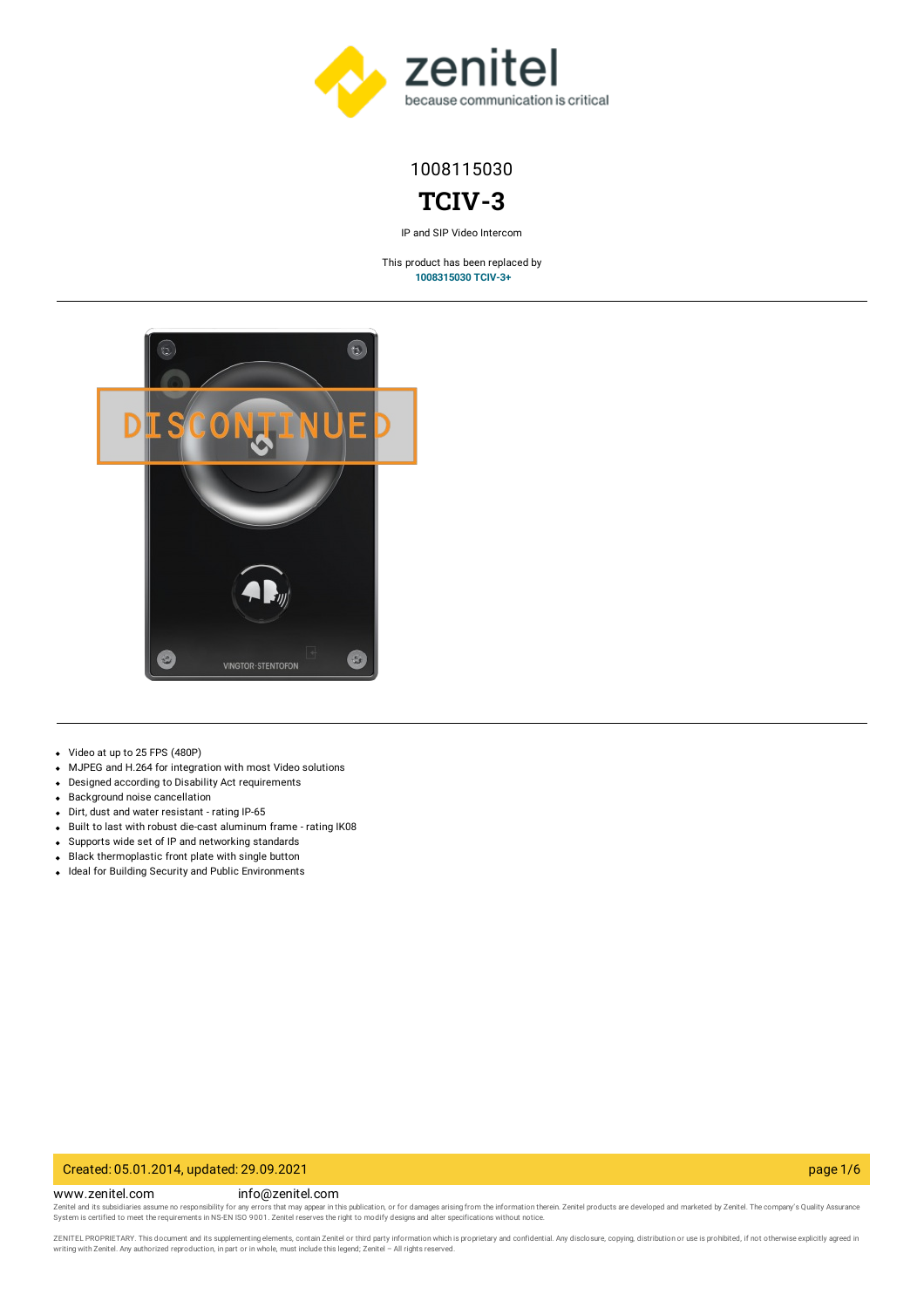#### **DESCRIPTION**

The Turbine Compact Intercom Video station, TCIV, provides a dynamic HD-quality solution that is flexible, expandable and easily integrated. It removes the obstacles of noise and bandwidth constraints with active noise cancellation, echo reduction and processing power at the device. By deploying this virtual guard, security teams can hear, see, and speak in real time. Vingtor-Stentofon designed this critical communication solution to withstand extreme fluctuations in temperature, aggressive vandals, dirty and dusty environments, and water.

As a native IP platform, it is easily integrated into a company's networked solutions.

All IP stations in the Turbine series utilize the latest technology to create unparalleled audio quality. Some of the many features include: HD voice quality, Open Duplex, Active Noise Cancellation, MEMS microphone, a 10W Class D amplifier and our unique speaker grille design. These features, in conjunction the company's 65+ years of experience with acoustic technology, are just a few of the many factors that contribute to our superior audio quality. The Turbine IP Video Intercom range expands this feature set with wide FoV Video, Digital PTZ and support for H.264 or MJPEG.

#### **Field of View**





See also: additional documentation on wiki zenitel com

## **SPECIFICATIONS**

#### **AUDIO**

| SPL peak power at 1m in open duplex                              | 90 dB                                         |
|------------------------------------------------------------------|-----------------------------------------------|
| SPL peak power at 1m in half duplex                              | 100 dB                                        |
| SPL peak power at 1m in program distribution and<br>announcement | 100 dB                                        |
| Noise cancelling - suppression of musical noise                  | Yes                                           |
| Noise cancelling - suppression of static noise                   | Yes                                           |
| Noise cancelling - suppression of rapidly changing noise         | Yes                                           |
| Codecs                                                           | G.711, G.722, G.729                           |
| Frequency range, G.722 Codec                                     | $200$ Hz $- 7000$ Hz                          |
| Audio technology                                                 | Modes: Full open duplex, switched open duplex |
|                                                                  | Adaptive jitter buffer                        |
|                                                                  | <b>Custom Ringing Tone</b>                    |
|                                                                  | Audio Mixing - Conversation and Group Call    |

## Created: 05.01.2014, updated: 29.09.2021 page 2/6

### www.zenitel.com info@zenitel.com

Zenitel and its subsidiaries assume no responsibility for any errors that may appear in this publication, or for damages arising from the information therein. Zenitel products are developed and marketed by Zenitel. The com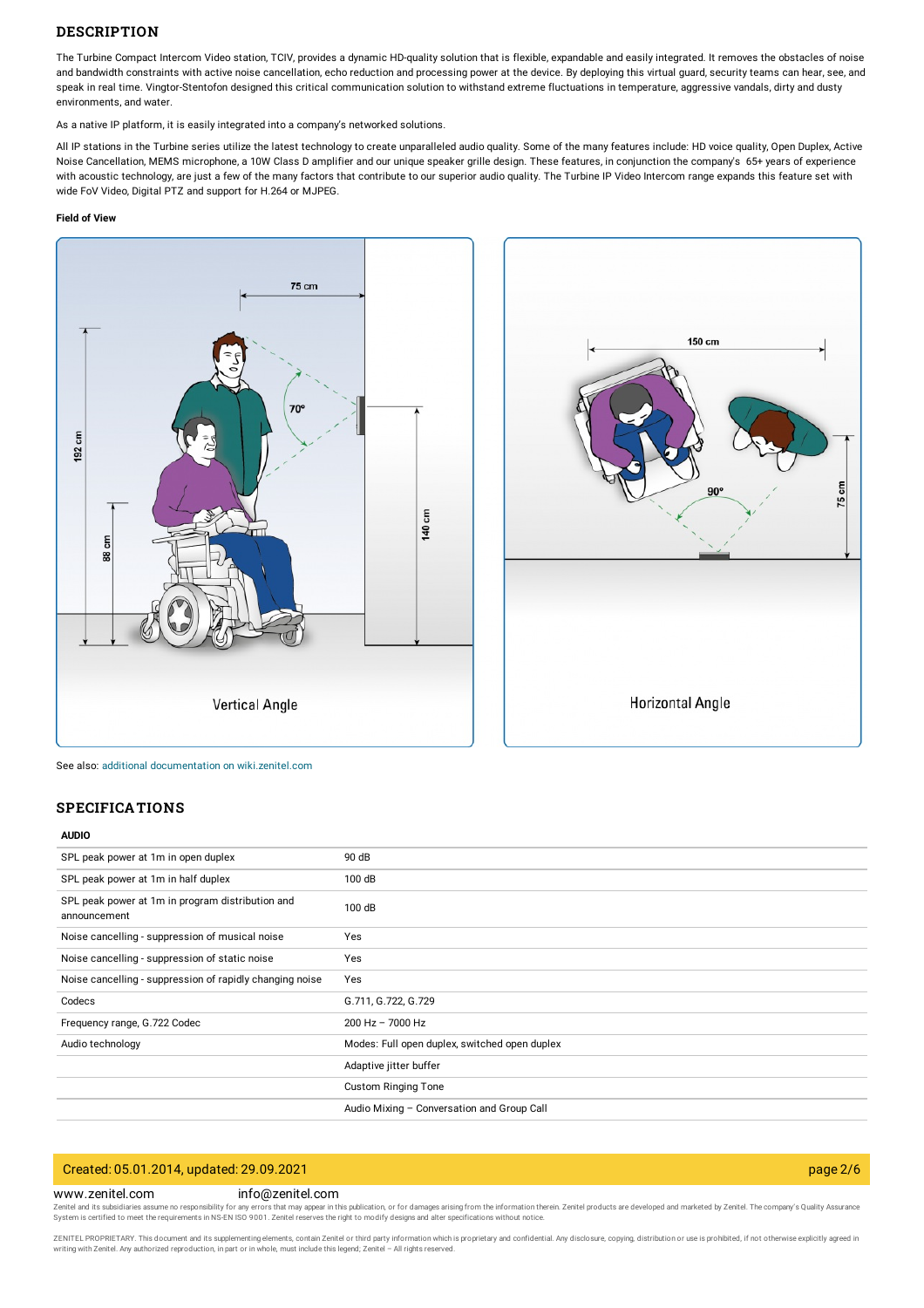**AUDIO**

|                                                    | Sound Level Detection / scream alarm (only in AlphaCom)                                                                                  |
|----------------------------------------------------|------------------------------------------------------------------------------------------------------------------------------------------|
|                                                    | Automatic gain control (microphone)                                                                                                      |
| Internal speaker amplifier                         | 10 W class D                                                                                                                             |
| Microphone technology                              | Digital MEMS, omnidirectional microphone                                                                                                 |
| Automatic Volume Control (AVC)                     | Undistorted and clear audio                                                                                                              |
| Acoustic Echo Cancellation (AEC)                   | Prevents audio feedback even at high volumes (95dB)                                                                                      |
| 10W Speaker                                        | Matches 10W amp for distortion-free broadcast level sound                                                                                |
| <b>VIDEO</b>                                       |                                                                                                                                          |
| Image Sensor                                       | 1/2.5" RGB CMOS                                                                                                                          |
| Lens                                               | 3.4mm, F3.5, fixed iris, fixed focus 40cm to infinity                                                                                    |
| <b>Light Sensitivity</b>                           | Down to 5 lux                                                                                                                            |
| Resolution                                         | 320x240 / 640x480 pixels                                                                                                                 |
| Frame Rate                                         | Up to 25 FPS in 480P *                                                                                                                   |
| <b>Supported Codecs</b>                            | MJPEG, H.264 **                                                                                                                          |
| Digital PTZ                                        | Yes                                                                                                                                      |
| Digital Zoom                                       | Up to 2.5x                                                                                                                               |
| Field of View                                      | horizontal=90 degrees, vertical=60 degrees ***                                                                                           |
| <b>Snapshot Function</b>                           | No                                                                                                                                       |
|                                                    | * * 25 FPS is only supported in H.264 mode, while MJPEG is limited to 10 FPS. FPS options do not depend on<br>resolution, only on codec. |
|                                                    | ** AlphaCom mode supports only RTSP H.264 mode, while other modes support SIP H.264.                                                     |
|                                                    | *** FoV depends on video mode (may be subject to change)                                                                                 |
| <b>HARDWARE</b>                                    |                                                                                                                                          |
| Ethernet connector                                 | 1 x RJ-45                                                                                                                                |
| All other connectors                               | Tool less, spring loaded, vibration proof terminals                                                                                      |
| General inputs and outputs                         | 6 (configurable)                                                                                                                         |
| Outputs                                            | 12mA as LED drivers                                                                                                                      |
| Change-over relay (NO+NC+COM)                      | Max: 250VAC/220VDC, 2A, 60W                                                                                                              |
| Power options                                      | PoE and or external power supply                                                                                                         |
| PoE (Power over Ethernet)                          | IEEE 802.3af standard, Class 0 (0.44W to 12.95 W)                                                                                        |
| External power supply                              | 24 VDC (16 - 48 V)                                                                                                                       |
| Power consumption                                  | Idle 3.5W, max 12W (depending on volume)                                                                                                 |
| Audio Line out / Induction loop signal             | 600 Ohm                                                                                                                                  |
| Button backlight                                   | LED                                                                                                                                      |
| Call indication                                    | Icons/colors for hearing impaired.                                                                                                       |
| <b>CONSTRUCTION</b>                                |                                                                                                                                          |
| Dimensions (HxWxD)                                 | 180 x 120 x 73 mm / 7.1" x 4.7" x 2.9"                                                                                                   |
| Dimensions after flush mount                       | 180 x 120 x 24 mm / 7.1" x 4.7" x 0.9"                                                                                                   |
| Dimensions with on wall box                        | 180 x 120 x 86 mm / 7.1" x 4.7" x 3.4"                                                                                                   |
| Weight                                             | 1 kg / 2.2 lbs.                                                                                                                          |
| Faceplate material                                 | 3 mm / 0.12" PMMA, color printed on backside                                                                                             |
| Base / frame material                              | 3 mm / 0.12" Aluminum alloy - A413.0, AlSi12Fe, painted                                                                                  |
| Electronics cover material                         | Polycarbonate (translucent)                                                                                                              |
| Gasket material                                    | Silicone rubber                                                                                                                          |
| Fastening bracket material                         | <b>SECC Steel</b>                                                                                                                        |
| <b>Button material</b>                             | 3 mm / 0.12" Polycarbonate (transparent)                                                                                                 |
| Button travel length                               | 1.25 mm                                                                                                                                  |
| Button activation force                            | 350 gf                                                                                                                                   |
| Button push-cycles before failure                  | 300 000                                                                                                                                  |
| Loudspeaker poke protection, large diameter object | 3D cast aluminum speaker grille                                                                                                          |

# Created: 05.01.2014, updated: 29.09.2021 page 3/6

#### www.zenitel.com info@zenitel.com

Zenitel and its subsidiaries assume no responsibility for any errors that may appear in this publication, or for damages arising from the information therein. Zenitel products are developed and marketed by Zenitel. The com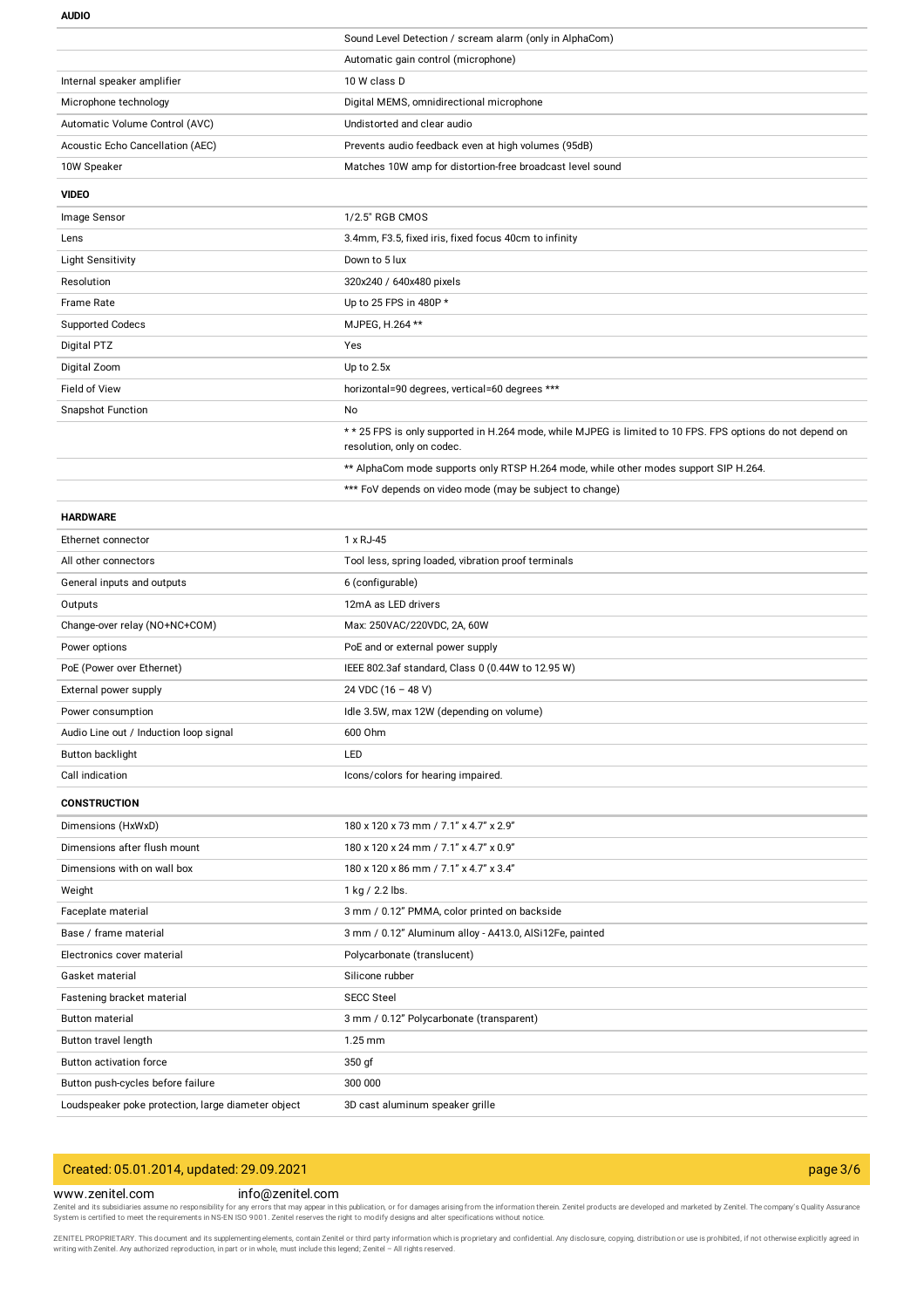#### **CONSTRUCTION**

| Loudspeaker poke protection, small diameter objects | Stainless steel mesh, acoustically transparent                                                                                             |
|-----------------------------------------------------|--------------------------------------------------------------------------------------------------------------------------------------------|
| Anechoic Design                                     | Open flow anechoic design eliminates "standing waves"                                                                                      |
| <b>NETWORKING &amp; PROTOCOLS</b>                   |                                                                                                                                            |
| Protocols                                           | IPv4 (with DiffServ), SIP, TCP, UDP, HTTPS, TFTP, RTP, RTSP, RTCP, SRTP, DHCP, SNMP, Vingtor-Stentofon<br>CCoIP®, NTP, ONVIF, WS-Discovery |
| LAN protocols                                       | Power over Ethernet (IEEE 802.3 a-f) Network Access Control (IEEE 802.1x)                                                                  |
| Management and operation                            | HTTP/HTTPS (Web configuration). DHCP and static IP. Remote automatic software upgrade. Centralized<br>monitoring.                          |
| Advanced supervision functions                      | E.g network test, tone test, status reports (only in AlphaCom)                                                                             |
| SIP support                                         | RFC 3261 (SIP base standard) RFC 3515 (SIP refer) RFC 2976 (SIP info), SIP using TLS, RFC 5630 SIPS URI<br>scheme                          |
| <b>DTMF</b> support                                 | RFC 2833, 2976 (SIP info)                                                                                                                  |
| Integration and API                                 | AlphaCom, Scripting (plugins)                                                                                                              |
| <b>ENVIRONMENTAL</b>                                |                                                                                                                                            |
| IP rating                                           | IP-65, tested according to EN 60529 (applies when mounted in TA-1 back box)                                                                |
| Operating temperature range                         | -30° to 70° C / -22° to 158 ° F                                                                                                            |
| Storage temperature range                           | -40° to 70° C / -40° to 158 ° F                                                                                                            |
| Relative humidity                                   | < 95% not condensing                                                                                                                       |
| Corrosion                                           | Salty mist, tested according to EN60945                                                                                                    |
| Vibration                                           | Tested according to EN60945                                                                                                                |
| UV-resistant                                        | Yes                                                                                                                                        |
| <b>EMC</b>                                          | CE and FCC Part 15 UN Regulation 10, revision 4 + Corr.1 + Amend.1                                                                         |
| Compliances                                         | IEC/EN 61000-6 Light and heavy industry IEC/EN 50486 Equipment for use in audio video door-entry systems                                   |
| <b>CERTIFICATIONS</b>                               |                                                                                                                                            |
| Certificates                                        | UL 60950-1, cUL 60950-1, CB to IEC 60950-1                                                                                                 |
| <b>ONVIF Conformance</b>                            | Profile S for streaming video                                                                                                              |
| <b>OTHER SPECIFICATIONS</b>                         |                                                                                                                                            |
| IP address information                              | Speaks IP address after system boot                                                                                                        |
| <b>Button lifetime</b>                              | > 1 000 000 cycles                                                                                                                         |
| Country of manufacture                              | Poland                                                                                                                                     |
|                                                     |                                                                                                                                            |

## Created: 05.01.2014, updated: 29.09.2021 page 4/6

www.zenitel.com info@zenitel.com Zenitel and its subsidiaries assume no responsibility for any errors that may appear in this publication, or for damages arising from the information therein. Zenitel products are developed and marketed by Zenitel. The com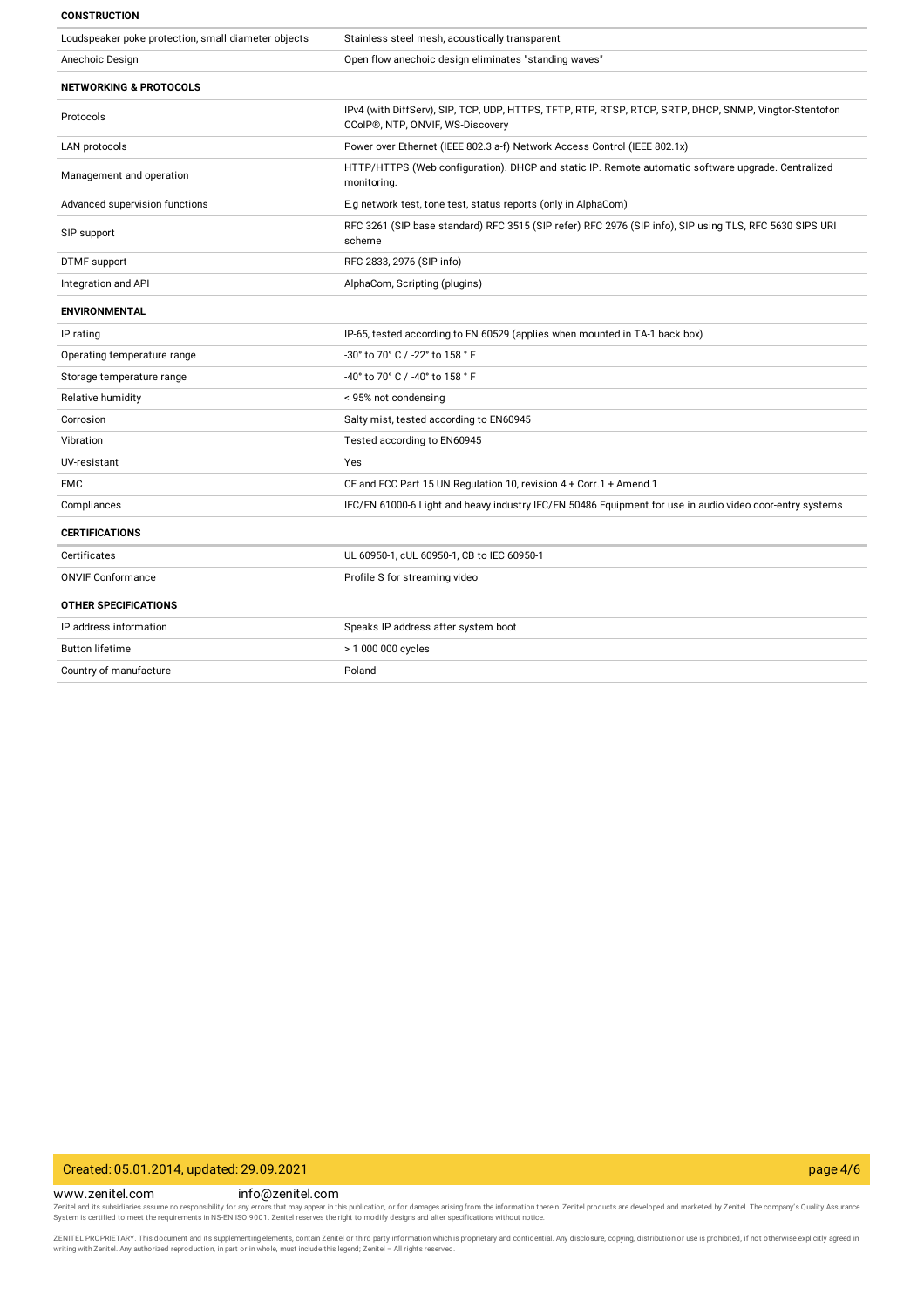

# 1408001635 **IP [DESKTOP](https://www.zenitel.com/product/ip-desktop-video-station-0) VIDEO STATION**

with Touchscreen Display and Handset

Created: 05.01.2014, updated: 29.09.2021 page 5/6

www.zenitel.com info@zenitel.com

Zenitel and its subsidiaries assume no responsibility for any errors that may appear in this publication, or for damages arising from the information therein. Zenitel products are developed and marketed by Zenitel. The com